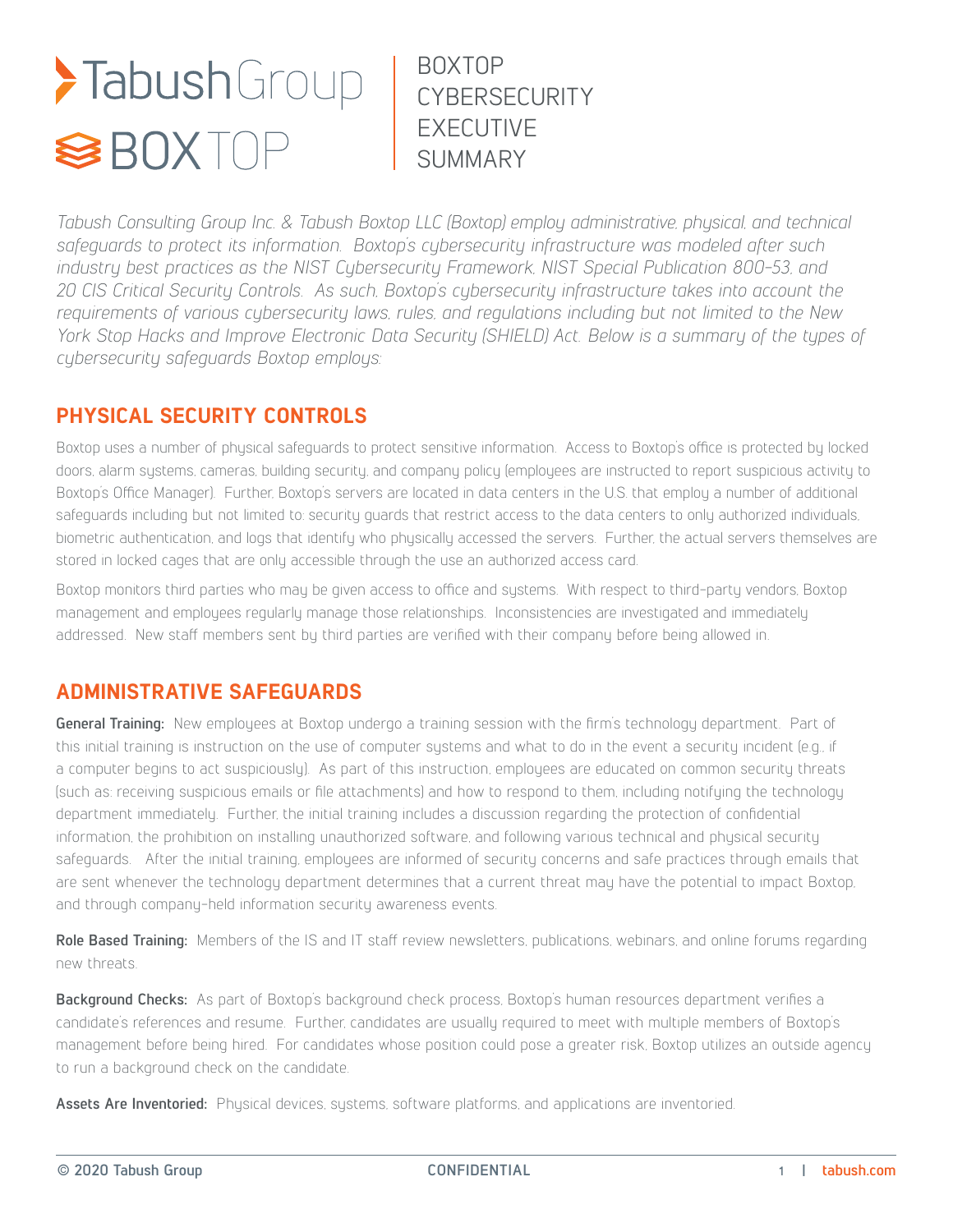# >TabushGroup<br><sup>S</sup>BOXTOP

BOXTOP **CYBERSECURITY** EXECUTIVE **SUMMARY** 

**Organizational Communications and Data Flows Are Inventoried:** Boxtop created a topology map showing any internal and external connections to information systems.

**External Information Systems:** Boxtop's sensitive data is only stored on its own data center servers and an alternative storage site. Boxtop utilizes a number of service providers to assist in providing services, but the service providers do not receive direct access to sensitive information. The agreements with these vendors require them to implement appropriate security controls to protect Boxtop's information in accordance with applicable laws and the firm's cybersecurity infrastructure requirements.

**Resource Classification:** Safeguards are considered according to the resource's relative importance to business objectives, Boxtop's legal and contractual obligations, and Boxtop's risk tolerance.

**Cybersecurity Roles and Responsibilities:** Boxtop's cybersecurity infrastructure was created and is maintained by its cybersecurity committee. The cybersecurity infrastructure takes into account the various roles and responsibilities of its employees and any third-party providers.

Risk Assessments: Material changes that have the potential to impact Boxtop's cybersecurity infrastructure are reviewed by the cybersecurity committee. Material changes include but are not limited to: installation of new applications, hiring of new vendors, changes to laws, directives, policies, or regulations. Assessing risk takes into account the criticality of the assets exposed, the likelihood of the threat occurring, and the impact the threat could have.

**Threat and Vulnerability Intelligence:** Boxtop uses various sources to maintain awareness of new and existing threats, including: security and vulnerability alerts, notices and advisories from computer security online forums, newsletters, and various other forms of news media. Boxtop also keeps in contact with selected groups and associations within the cybersecurity community to facilitate ongoing sharing of current security-related information, including threats, vulnerabilities, and incidents.

**Board/Executive Involvement:** The cybersecurity committee reports material cybersecurity related risks, changes, and developments to Boxtop's Chief Executive Officer, who informs the rest of Boxtop's management.

**Vetting and Engaging of Third-Party Service Providers:** To have a third-party service provider approved, the service must first be brought to the attention of a member of Boxtop's cybersecurity committee. As part of considering the third-party provider, the committee evaluates what type of information the provider will have access to, the vendor's reputation in the industry, and the types of security controls they have in place. If the provider will be handling sensitive information, the committee may request the provider send additional information regarding its WISP, evidence of its last internal audits, or evidence of their cybersecurity certification, if available. Prior to contracting, Boxtop takes into consideration the impact of relying on the third party and what kind of damage an interruption of that service may cause its business.

Suspicious activity by a third party is investigated by Boxtop. Depending on the type of information the third party has access to, Boxtop may periodically check online for any negative statements about the third party or any complaints of their cybersecurity practices. In addition, third parties are monitored while accessing Boxtop's systems.

Any issues with third-party vendors are logged and followed up on.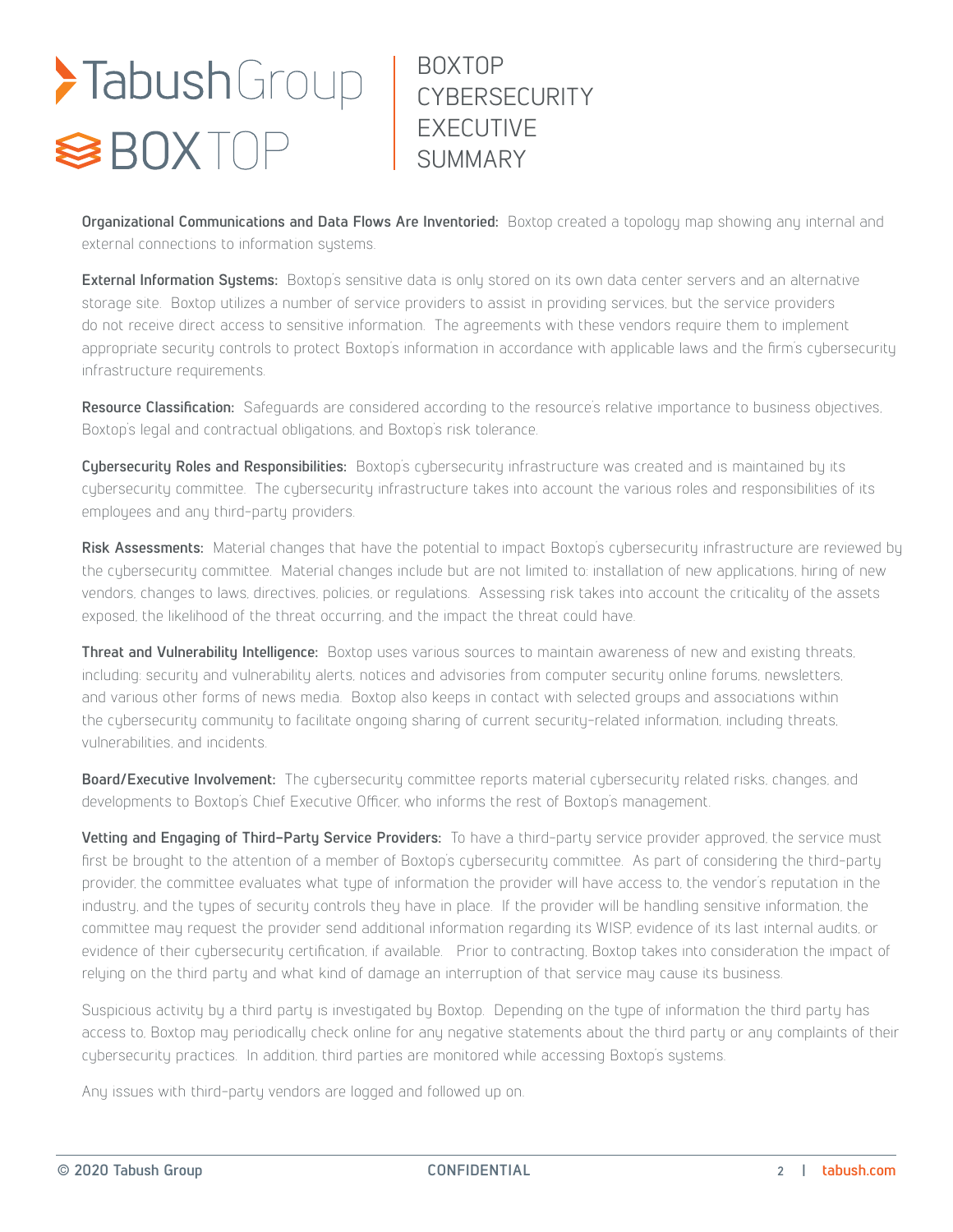## BOXTOP CYBERSECURITY EXECUTIVE SUMMARY

**Contracting with Third-Party Service Providers:** Boxtop contractually binds third-party service providers to handle sensitive information in accordance with its cybersecurity infrastructure. A member of the cybersecurity committee reviews the vendor agreement to ensure the appropriate provisions are contained within the contract. Depending on what type of information the provider will have access to and criticality of the service, the contract will be reviewed to ensure it addresses the following:

- The ownership of the data
- General and specific security requirements and procedures that the service provider must maintain
- The service provider's ongoing compliance with applicable privacy and data security laws
- Boxtop's right to audit the service provider's security procedures and policies
- Boxtop's right to terminate the contract for material breaches and other remedies, for example., indemnification for losses resulting from the service provider's failure to comply with its data security obligations
- Secure destruction or return of the information to Boxtop on the agreement's termination or expiration
- Requirements and procedures if the service provider suspects or experiences a breach or an incident, such as immediately notifying Boxtop
- Each party's responsibility for bearing the costs incurred in responding to and mitigating damages caused by a security breach
- Any restrictions on the location where the data is stored by or on behalf of the service provider, for example, prohibiting transfer outside of the US

**Terminating Third-Party Service Providers:** Upon terminating a third-party relationship, all physical and digital access is immediately revoked. Other cybersecurity steps, such as requiring data deletion, are pursued. Additional steps may be taken depending on the nature of the service that was provided by the third-party service provider and the reason for the termination of the business relationship.

**Development and Test Environments are Separate:** Prior to deployment, new systems, devices, and software are tested first separately and then cooperatively to assure functionality. Prior to deployment, controls are put in place to ensure that newly deployed or rebuilt systems are up to desired specifications with regard to interior patch level requirements. The system/ equipment will not be deployed until identified vulnerabilities have been adequately addressed.

### **TECHNICAL SECURITY CONTROLS**

**Monitoring:** Boxtop monitors for suspicious network activity. When monitoring software detects irregular activity, it will notify the appropriate Boxtop personnel who will analyze and handle the incident.

**Access Restrictions and Controls:** Boxtop restricts access based on asset criticality and also monitors its systems, as provided above. Boxtop determines which users are provided elevated access controls based on their roles and responsibilities and in line with compliance requirements.

**Data in Transit:** Boxtop uses a number of methods to protect data in transit. Data is encrypted across the network (including between Boxtop's office and data center). All emails are configured to generally use TLS encryption.